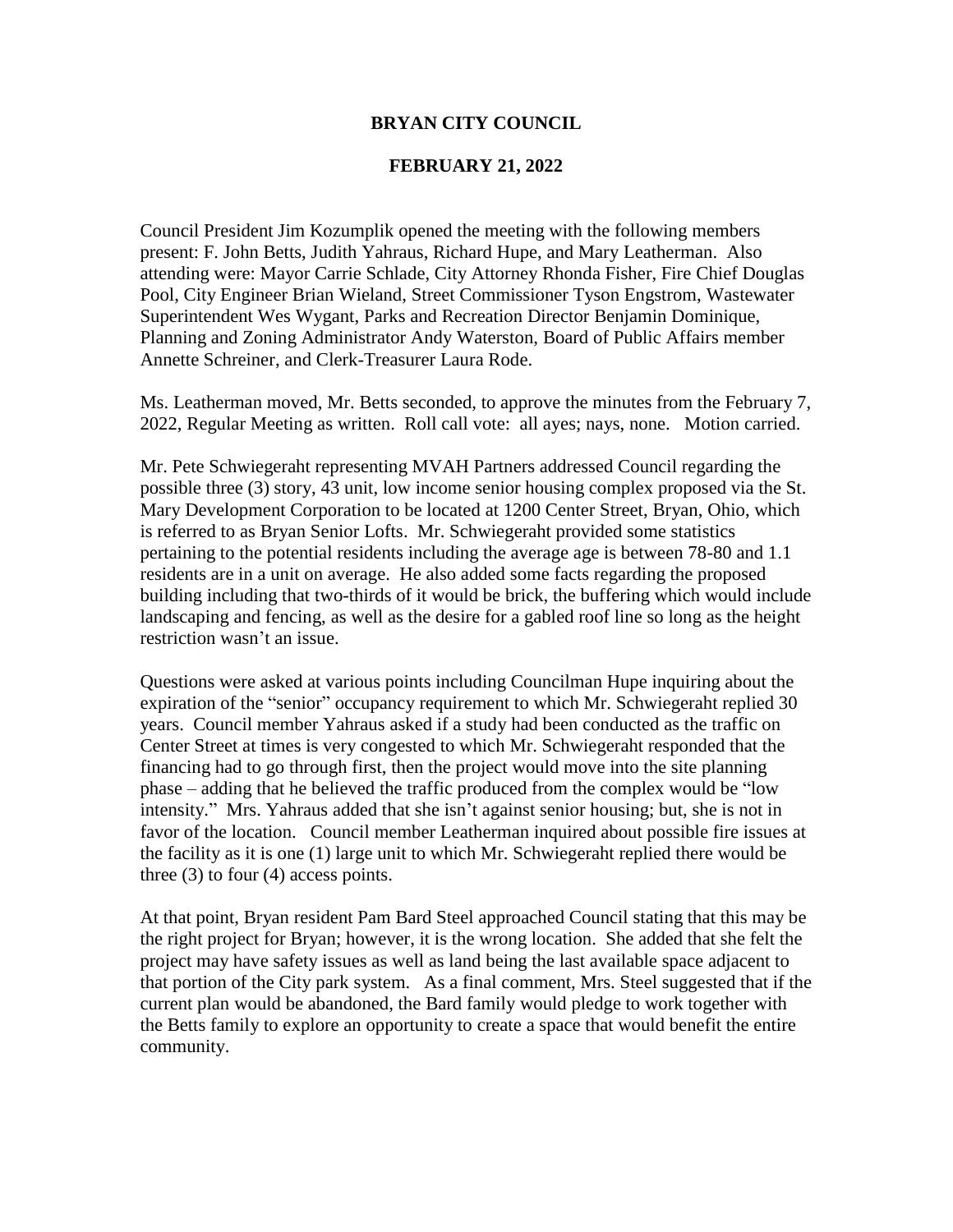At that time, Mr. Brent Wilson representing Wilson Auction & Realty addressed Council to state that senior housing is a must in the community and reminded that the property is zoned R-3. His opinion was that not endorsing the project sent a message that Bryan is closed to business and leaning towards being stagnant versus progressive. He added that it was Council's job to promote business and bring in revenue to the community to which Councilman Hupe said that while he agreed with a number of things said this evening, it was only part of Council's job to promote business. However, Mr. Hupe continued that it is also Council's job to represent the people and do what is best for Bryan. Council member Yahraus agreed with that statement and added that the development should not be in that location.

Bryan resident Brett Cordy inquired about the minimum acreage for an R-3 project as there are only 3.6 acres on this parcel to which Planning and Zoning Administrator Waterston replied that 5 acres is the new minimum acreage for an R-3 development; however, this property was grandfathered in. Mr. Cordy then asked about other possible location sites to which Planning and Zoning Administrator Waterston replied there are currently only two  $(2)$  possible sites in the City – with this being one  $(1)$  of them.

Further discussion was held with Bryan resident Chad Tinkel expressing his understanding of the need for housing in the community; however, this wasn't the right site. He voiced his opinion that Bryan has a need for condominiums. He added that a better solution for this property should have been considered before now and appealed to Mr. Betts to allow community members the opportunity to purchase the land while still having St. Mary's Development Corporation look into putting a senior housing development such as this elsewhere in the community.

Councilman Betts shared with the public that he had not invited Mr. Schwiegeraht to the meeting nor had he approached him with the initial interest on developing the property into low income, senior housing. Mr. Betts added that he had researched the St. Mary Development Corporation extensively. He continued that there were three (3) criteria required to be met for the property's development 12 years ago: It had to be the highest and best use for the City, best for the David Betts Double Play Diamond facility and best for the Betts family.

Councilman Betts exited the meeting at 6:21 p.m.

Mayor Schlade reiterated that a certified letter had been received from St. Mary Development Corporation regarding a 43-unit, three (3) story building being planned at 1200 Center Street, Bryan, Ohio, which is referred to as Bryan Senior Lofts. She reminded Council that they had requested City Attorney Fisher to draft a letter to the Ohio Housing Finance Agency should they have any objections.

City Attorney then read a prepared letter to Council expressing the "concerns about the placement and construction of a three-story 43 unit Senior Housing Development." In addition to the planned site location issue, traffic concerns, hindered park expansion and other issues were stated.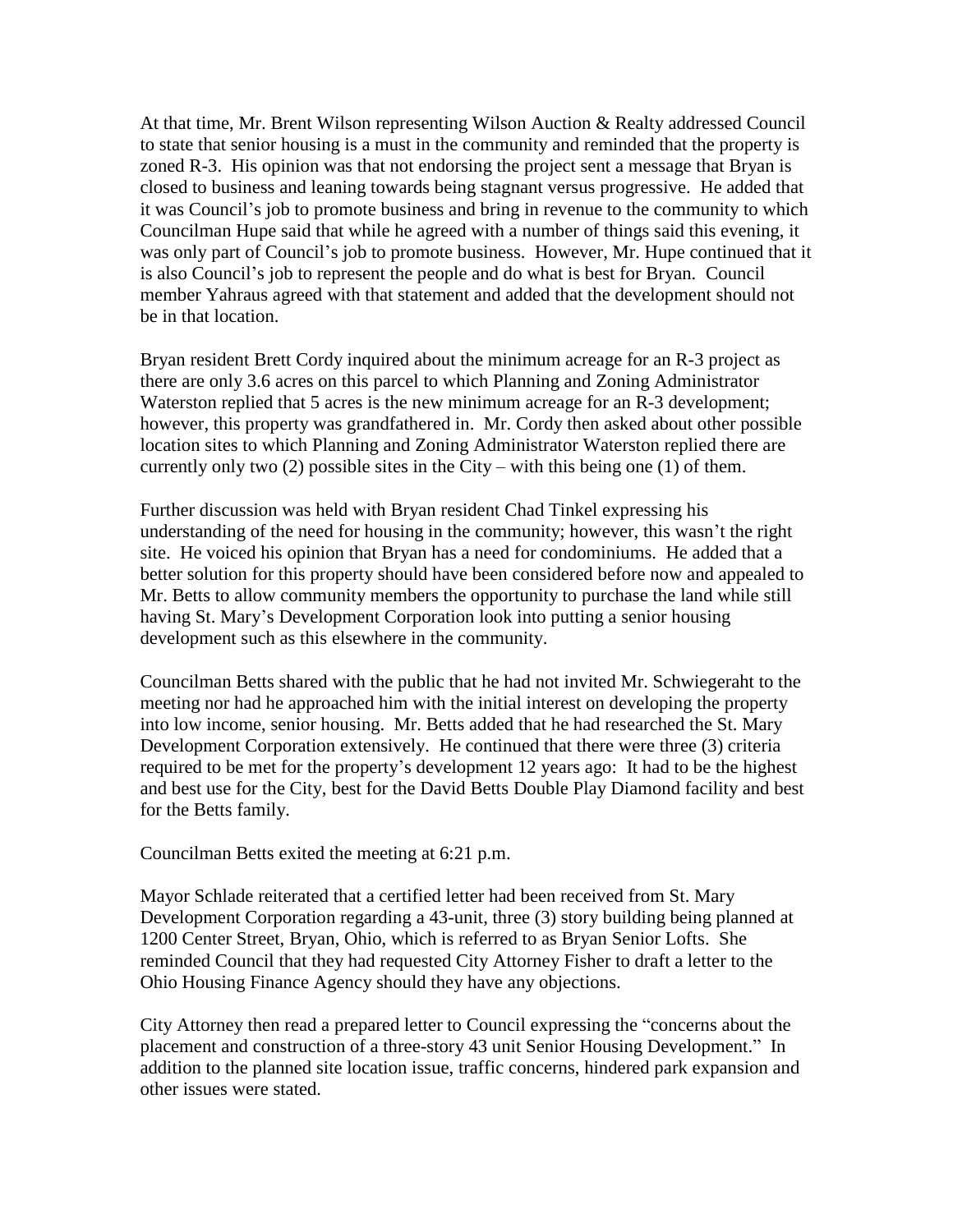Mrs. Yahraus moved, Mrs. Leatherman seconded, to approve, sign, and send the letter as written to the Ohio Housing Finance Agency regarding the Bryan Senior Lofts project at 1200 Center Street, Bryan, Ohio. Roll call vote: Yahraus, aye; Leatherman, aye; Hupe, aye; Kozumplik, aye. Betts did not vote. Motion carried.

Councilman Betts returned to the meeting at 6:27 p.m.

A brief recess was taken.

Mr. Betts moved, Mr. Hupe seconded, to approve the Clerk-Treasurer's report for the month ending January 31, 2022, as submitted by Clerk-Treasurer Rode. Roll call vote: all ayes; nays, none. Motion carried.

Ordinance No. 10, 2022, titled,

# **AN ORDINANCE TO AMEND BRYAN MUNICIPAL CODE SECTION 773, OF THE CITY OF BRYAN CODIFIED ORDINANCES, PERTAINING TO TEMPORARY STORES AND TRANSIENT DEALERS AND ADDING REGULATIONS PERTAINING TO FOOD TRUCKS, AND RESCINDING ANY SECTION INCONSISTENT HEREWITH.**

was presented and read by title only. City Attorney Fisher shared a few, minor edits that were made to the ordinance. Mayor Schlade restated that a balance needs to be reached with the ordinance between brick and mortar food establishments, existing concession stand events, and food trucks. Then, Mayor Schlade led a lengthy discussion regarding background checks and parameters, location issues such as parking lots, right of ways, and special event needs, adding the requirement of a driver's license, and the licensing fee to be charged. In addition, it was noted that a certificate from the Health Department and Fire Department inspection would also be needed during the application process. All information would be reviewed by both the City Attorney and the Mayor.

After much discussion, Mayor Schlade suggested making further enhancements for Council's review.

Mr. Hupe moved, Ms. Leatherman seconded, to approve the second reading of Ordinance No. 10, 2022, with modifications as discussed. Roll call vote: all ayes; nays, none. Motion carried.

Ordinance No. 13, 2022, titled,

## **AN ORDINANCE PROVIDING FOR ANNUAL APPROPRIATIONS FOR THE CITY OF BRYAN, FOR THE FISCAL YEAR ENDING DECEMBER 31, 2022, AND DECLARING AN EMERGENCY.**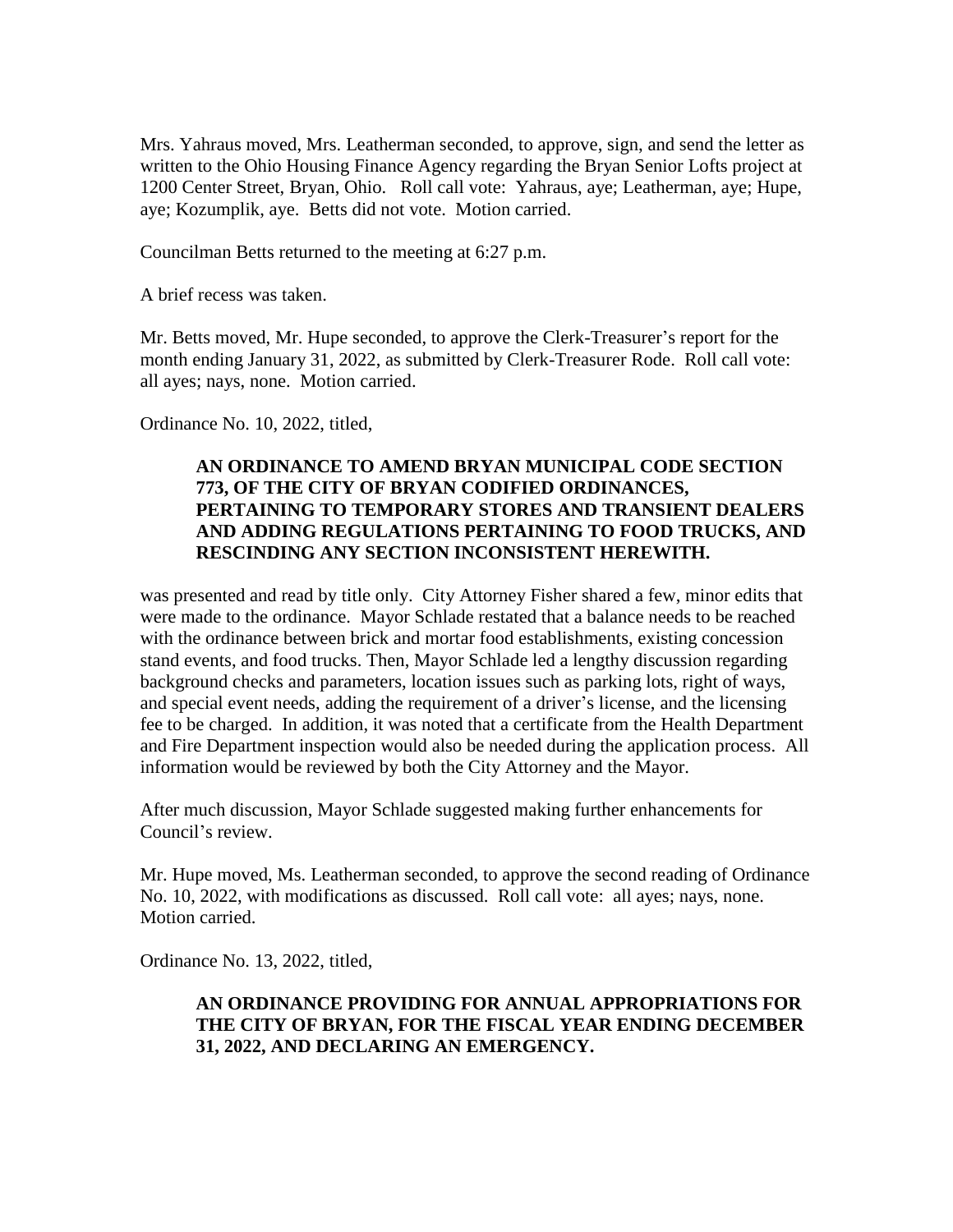was presented and read by title only. Clerk-Treasurer Rode detailed the appropriations requested to Council.

Mr. Betts moved, Mrs. Yahraus seconded, to suspend the reading of Ordinance No. 13, 2022, on three separate days. Roll call vote: all ayes; nays, none. Motion carried.

Ms. Leatherman moved, Mr. Hupe seconded, to pass Ordinance No. 13, 2022. Roll call vote: all ayes; nays, none. Motion carried.

Ordinance No. 14, 2022, titled,

# **AN ORDINANCE AUTHORIZING THE MAYOR TO ENTER INTO A CONTRACT WITH GERKEN PAVING, INC. FOR THE PROJECT KNOWN AS "2022 ASPHALT PROGRAM."**

was presented and read by title only. City Engineer Wieland requested that Council authorize a contract with Gerken Paving, Inc. for the 2022 Asphalt Program for \$583,238.50. Further discussion was held.

Mrs. Yahraus moved, Mr. Hupe seconded, to suspend the reading of Ordinance No. 14, 2022, on three separate days. Roll call vote: all ayes; nays, none. Motion carried.

Mr. Betts moved, Ms. Leatherman seconded, to pass Ordinance No. 14, 2022. Roll call vote: all ayes; nays, none. Motion carried.

Ordinance No. 15, 2022, titled,

## **AN ORDINANCE AUTHORIZING THE MAYOR TO ENTER INTO A CONTRACT WITH GRIFFIN PAVEMENT STRIPING, LLC FOR THE PROJECT KNOWN AS "2022 PAVEMENT MARKING PROGRAM."**

was presented and read by title only. City Engineer Wieland requested that Council authorize a contract with Griffin Pavement Striping, LLC for the 2022 Pavement Marking Program for \$104,938.85.

Mr. Betts moved, Ms. Leatherman seconded, to suspend the reading of Ordinance No. 15, 2022, on three separate days. Roll call vote: all ayes; nays, none. Motion carried.

Mr. Hupe moved, Ms. Leatherman seconded, to pass Ordinance No. 15, 2022. Roll call vote: all ayes; nays, none. Motion carried.

Ordinance No. 16, 2022, titled,

# **AN ORDINANCE AMENDING BRYAN CODIFIED ORDINANCE SECTION 929.03(a) (b) AND (f) PERTAINING TO RESIDENTIAL, COMMERCIAL AND INDUSTRIAL SEWER RATES WITHIN THE CITY**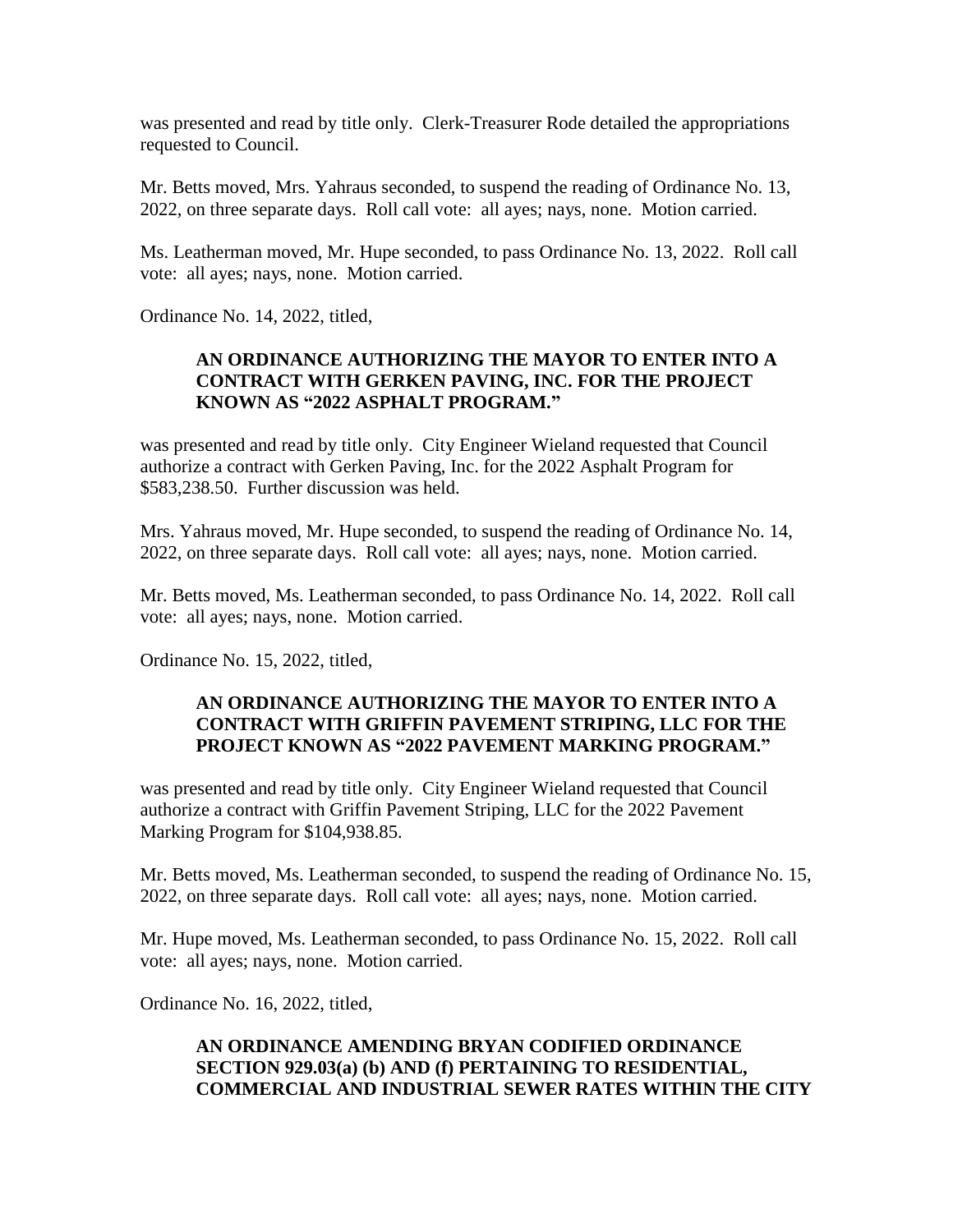## **OF BRYAN, AND REPEALING EXISTING SECTION 929.03 (a), (b) AND (f). FURTHER, AMENDING SECTION 929.05 (a), (b) AND (c) PERTAINING TO RESIDENTIAL, COMMERCIAL AND INDUSTRIAL SEWER RATES OUTSIDE THE CITY, AND REPEALING EXISTING SECTION 929.05 (a), (b) AND (c).**

was presented and read by title only. Wastewater Superintendent Wygant reminded Council of the presentation made at the prior meeting pertaining to the need to increase wastewater rates for the City of Bryan in light of upcoming projects. Further discussion was held with the Mayor stating that the top five (5) users as well as the County had been notified of the potential rate increase and that most understood the necessity.

Mr. Betts moved, Ms. Leatherman seconded, to suspend the reading of Ordinance No. 16, 2022, on three separate days. Roll call vote: all ayes; nays, none. Motion carried.

Mr. Hupe moved, Mrs. Yahraus seconded, to pass Ordinance No. 16, 2022. Roll call vote: all ayes; nays, none. Motion carried.

Ordinance No. 17, 2022, titled,

## **AN ORDINANCE AUTHORIZING THE CONSTRUCTION MANAGER AT RISK (CMAR) DELIVERY METHOD FOR THE WASTEWATER TREATMENT PLANT DEWATERING IMPROVEMENT PROJECT AND AUTHORIZING THE AGREEMENT WITH PETERSON CONSTRUCTION COMPANY AS THE CONSTRUCTION MANAGER AT RISK.**

was presented and read by title only. Wastewater Superintendent Wygant requested Council approve the construction manager at risk delivery method for the Wastewater Treatment Plant Dewatering Improvement Project and authorize an agreement with Peterson Construction Company as the Construction Manager at Risk. Further discussion was held.

Mr. Hupe moved, Ms. Leatherman seconded, to suspend the reading of Ordinance No. 17, 2022, on three separate days. Roll call vote: all ayes; nays, none. Motion carried.

Mr. Betts moved, Ms. Leatherman seconded, to pass Ordinance No. 17, 2022. Roll call vote: all ayes; nays, none. Motion carried.

Ordinance No. 18, 2022, titled,

# **AN ORDINANCE AUTHORIZING THE MAYOR TO ENTER INTO AN AGREEMENT WITH WEST ERIE REALTY SOLUTIONS LTD FOR RIGHT OF WAY ACQUISITION SERVICES FOR THE CITY OF BRYAN SAFE ROUTES TO SCHOOLS INFRASTRUCTURE IMPROVEMENTS PROJECT, "WIL-STRS BRYAN CITY SCHLS" PID 113489 PROJECT.**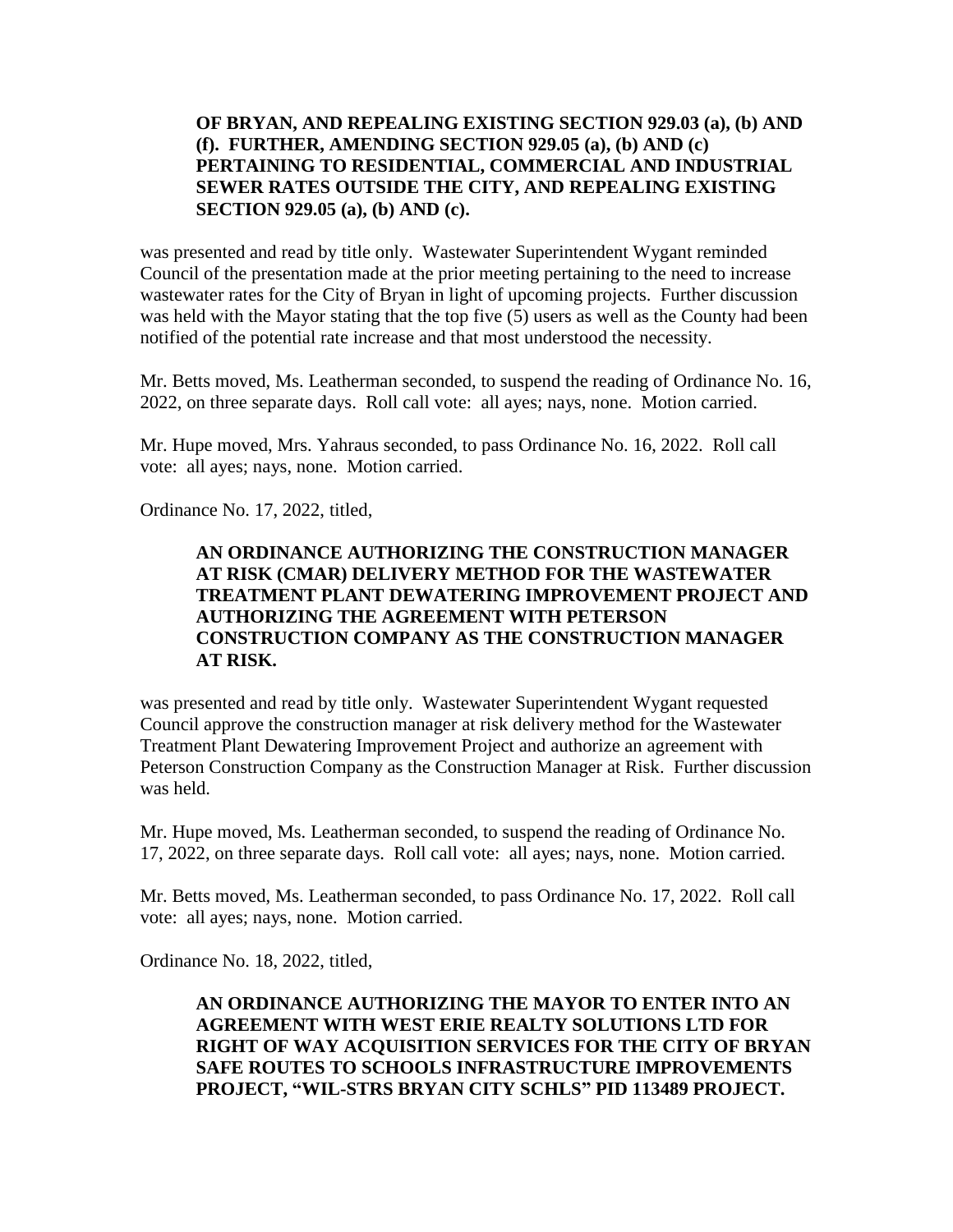was presented and read by title only. Per a requirement from the Ohio Department of Transportation, City Engineer Wieland requested Council approve an agreement with West Erie Realty Solutions Ltd for the right of way acquisition services for the City of Bryan Safe Routes to Schools Infrastructure Improvements Project. Further discussion was held.

Mr. Betts moved, Ms. Leatherman seconded, to suspend the reading of Ordinance No. 18, 2022, on three separate days. Roll call vote: all ayes; nays, none. Motion carried.

Mrs. Yahraus moved, Ms. Leatherman seconded, to pass Ordinance No. 18, 2022. Roll call vote: all ayes; nays, none. Motion carried.

Resolution No. 15, 2022, titled,

## **A RESOLUTION AUTHORIZING THE DIRECTOR OF PARKS AND RECREATION FOR THE CITY OF BRYAN, TO APPLY FOR GRANTS FOR THE CITY OF BRYAN.**

was presented and read by title only. Parks and Recreation Director Dominique requested permission to apply for the following grants in 2022: Nature Works, OFCC, and Bryan Area Foundation.

Mrs. Yahraus moved, Ms. Leatherman seconded, to suspend the reading of Resolution No. 15, 2022, on three separate days. Roll call vote: all ayes; nays, none. Motion carried.

Mr. Betts moved, Ms. Leatherman seconded, to pass Resolution No. 15, 2022. Roll call vote: all ayes; nays, none. Motion carried.

Resolution No. 16, 2022, titled,

#### **A RESOLUTION TO APPOINT INDIVIDUALS TO SERVE AS POINT OF CONTACT, ACCOUNT ADMINISTRATOR AND REPORTING REPRESENTATIVES TO THE TREASURY FOR CORONAVIRUS STATE AND LOCAL FISCAL RECOVERY FUNDS (SLFRF) FROM THE AMERICAN RESCUE PLAN ACT.**

was presented and read by title only. Mayor Schlade addressed the need to appoint individuals to serve as representatives of the City for the Coronavirus State and Local Fiscal Recovery Fund established for the American Rescue Plan Act.

Mr. Hupe moved, Mr. Betts seconded, to suspend the reading of Resolution No. 16, 2022, on three separate days. Roll call vote: all ayes; nays, none. Motion carried.